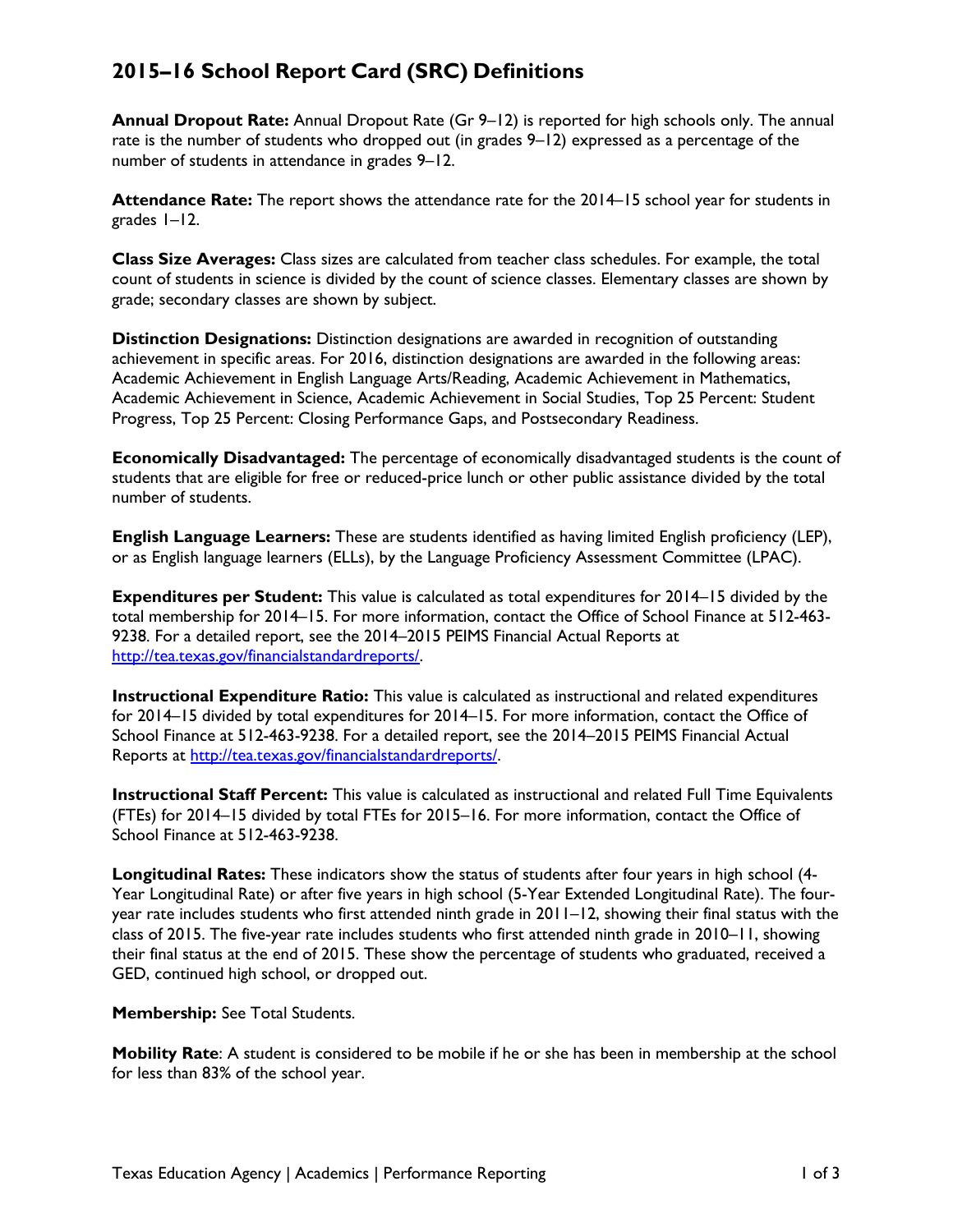## **2015–16 School Report Card (SRC) Definitions**

**Progress of Prior-Year Non-Proficient Students:** The percentage of students in grades 4–8 who did not reach the satisfactory standard on STAAR in the prior year but passed the corresponding assessment in the current year.

**Race/Ethnicity:** Students are reported as African American, Hispanic, White, American Indian, Asian, Pacific Islander, and Two or More Races.

**RHSP/DAP Graduates:** The percentage of graduates who were reported as having satisfied the course requirements for the Recommended High School Program (RHSP) or Distinguished Achievement Program (DAP). It excludes FHSP graduates.

**RHSP/DAP/FHSP-E/FHSP-DLA Graduates:** The percentage of graduates who were reported as having satisfied the course requirements for the Recommended High School Program (RHSP), Distinguished Achievement Program (DAP), Foundation High School Program (FHSP) with an endorsement (FHSP-E) or the distinguished level of achievement (FHSP-DLA).

**SAT/ACT Results:** The report provides four indicators: (1) Tested shows the percentage of graduates who took either the SAT or the ACT, (2) At/Above Criterion shows the percentage of examinees who scored at or above the "Criterion Score" of 1110 for SAT and 24 for ACT, (3) Average SAT Score, and (4) Average ACT Score. Information is shown for the classes of 2014 and 2015.

**Special Education:** The population of students served in special education programs

**STAAR:** The State of Texas Assessments of Academic Readiness (STAAR®) is a comprehensive testing program designed to measure to what extent a student has learned, understood, and is able to apply the concepts and skills expected at each tested grade level. Students are assessed in reading (grades 3–8), mathematics (grades 3–8), writing (grades 4 and 7), science (grades 5 and 8), and social studies (grade 8). End-of-course assessments are given for English Language Arts I and II, Algebra I, Biology, and U.S. History.

Measures for the STAAR are shown: STAAR Percent at Level II Satisfactory Standard or Above, which is used to determine the Index 1 score, STAAR Percent at Postsecondary Readiness, which is used to determine the Index 4 score, STAAR Percent at Advanced Standard, which is used to determine the Index 3 score, and STAAR Percent Met or Exceeded Progress and STAAR Percent Exceeded Progress, which are used to determine the Index 2 score.

**Student Success Initiative:** The Student Success Initiative (SSI) shows performance on STAAR reading in grades 5 and 8, including performance for students who were not proficient in the past year and re-tested on the assessments.

**Total Students:** This is the total number of public school students who were reported in membership on October 30, 2015, at any grade from early childhood education through grade 12. Membership differs from enrollment because it does not include students who are served by the district for less than two hours per day. For example, the count of Total Students excludes students who attend a nonpublic school but receive some services, such as speech therapy, for less than two hours per day from their local public school.

**Special Symbols:** The 2015–16 SRC uses the following special symbols:

• An asterisk (\*) is used to mask small numbers to comply with the federal Family Educational Rights and Privacy Act (FERPA).